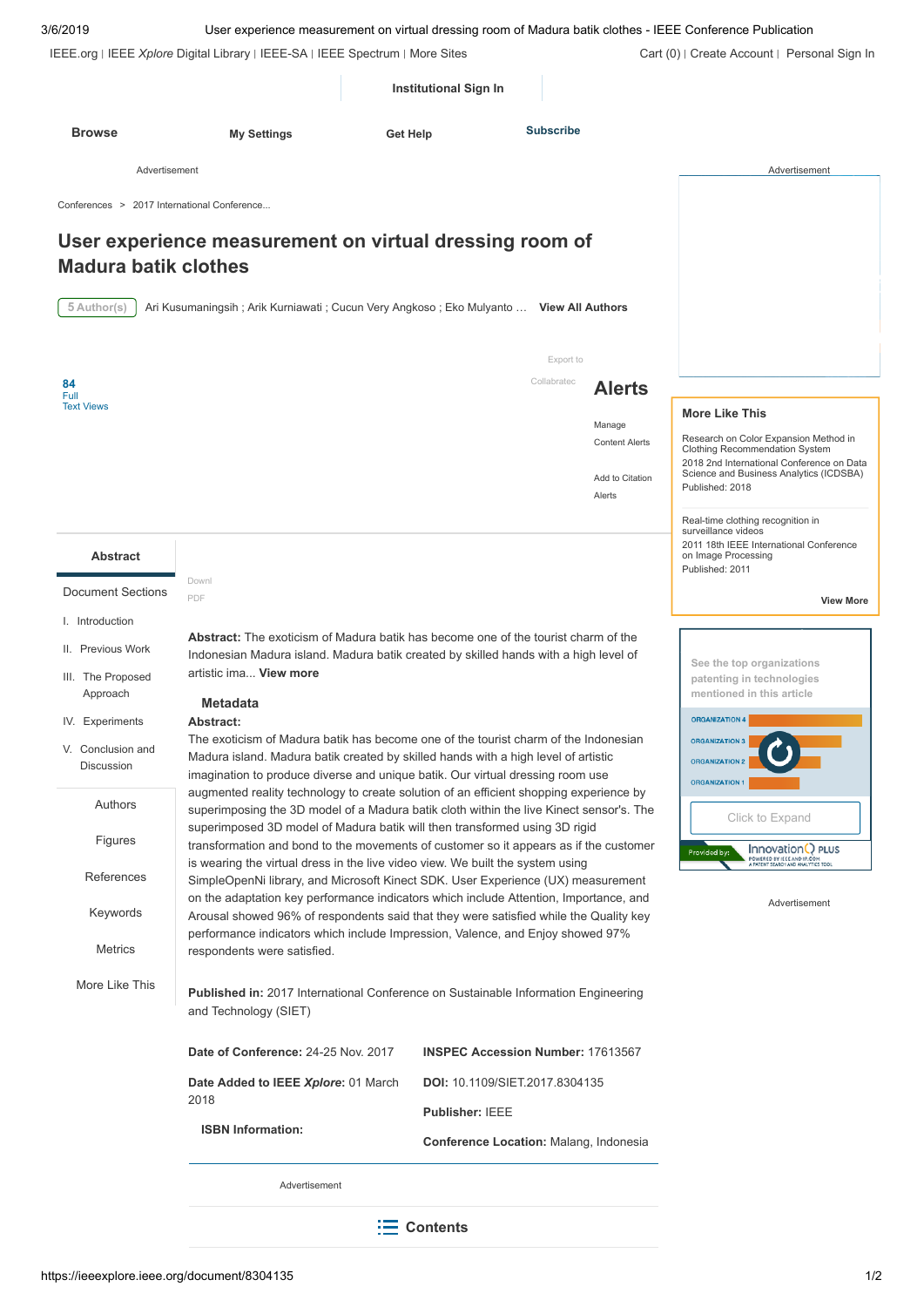3/6/2019 User experience measurement on virtual dressing room of Madura batik clothes - IEEE Conference Publication **I. Introduction**

> Dressing room or fitting room is important part in the store which sell garments. An in-store changing room is used by consumer to choose a dress or garment product that fit and match to them. TheSognmiforttability tinfuelressandig room facility is also important to note by an apparel store. Spacious room, room lighting, and room design will greatly affect consumers to shop at the store [1]–[3].

| <b>Authors</b>    | $\checkmark$ |
|-------------------|--------------|
| <b>Figures</b>    | $\checkmark$ |
| <b>References</b> | $\checkmark$ |
| Keywords          | $\checkmark$ |
| <b>Metrics</b>    | ◡            |

**IEEE Account**

| <b>Profile Information</b> | $\checkmark$ |
|----------------------------|--------------|
| <b>Purchase Details</b>    | $\checkmark$ |
| Need Help?                 | $\checkmark$ |
| Other                      | $\checkmark$ |

A not-for-profit organization, IEEE is the world's largest technical professional organization dedicated to advancing technology for the benefit of humanity. © Copyright 2019 IEEE - All rights reserved. Use of this web site signifies your agreement to the terms and conditions.

US & Canada: [+1 800 678 4333](tel:+18006784333) Worldwide: [+1 732 981 0060](tel:+17329810060)

| <b>IEEE Account</b>        | <b>Purchase Details</b>    | <b>Profile Information</b>   | Need Help?                                |
|----------------------------|----------------------------|------------------------------|-------------------------------------------|
| » Change Username/Password | » Payment Options          | » Communications Preferences | <b>» US &amp; Canada: +1 800 678 4333</b> |
| » Update Address           | » Order History            | » Profession and Education   | » Worldwide: +1 732 981 0060              |
|                            | » View Purchased Documents | » Technical Interests        | » Contact & Support                       |

[About IEEE](https://ieeexplore.ieee.org/Xplorehelp/about-ieee-xplore.html) *Xplore* | [Contact Us](https://ieeexplore.ieee.org/xpl/techform.jsp) | [Help](https://ieeexplore.ieee.org/Xplorehelp/Help_start.html) | [Accessibility](https://ieeexplore.ieee.org/Xplorehelp/accessibility-statement.html) | [Terms of Use](https://ieeexplore.ieee.org/Xplorehelp/Help_Terms_of_Use.html) | [Nondiscrimination Policy](http://www.ieee.org/web/aboutus/whatis/policies/p9-26.html) | [Sitemap](https://ieeexplore.ieee.org/xpl/sitemap.jsp) | [Privacy & Opting Out of Cookies](http://www.ieee.org/about/help/security_privacy.html)

A not-for-profit organization, IEEE is the world's largest technical professional organization dedicated to advancing technology for the benefit of humanity. © Copyright 2019 IEEE - All rights reserved. Use of this web site signifies your agreement to the terms and conditions.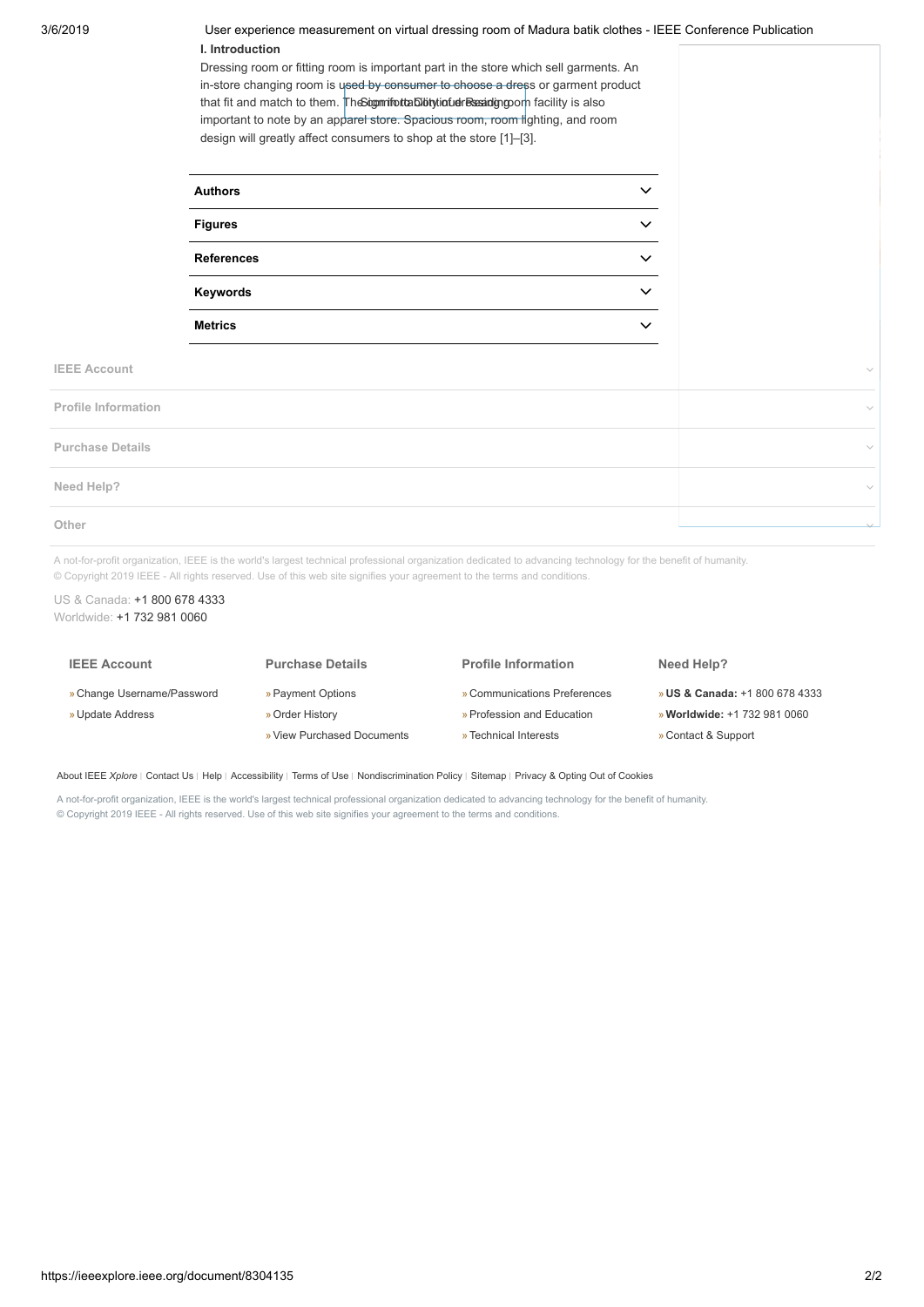# User Experience Measurement On Virtual Dressing Room Of Madura Batik Clothes

Ari Kusumaningsih; Arik Kurniawati; Cucun Very Angkoso Department of Informatics Engineering, University of Trunojoyo Madura Bangkalan, Indonesia ari.kusumaningsih@trunojoyo.ac.id

*Abstract***— The exoticism of Madura batik has become one of the tourist charm of the Indonesian Madura island. Madura batik created by skilled hands with a high level of artistic imagination to produce diverse and unique batik. Our virtual dressing room use augmented reality technology to create solution of an efficient shopping experience by superimposing the 3D model of a Madura batik cloth within the live Kinect sensor's. The superimposed 3D model of Madura batik will then transformed using 3D rigid transformation and bond to the movements of customer so it appears as if the customer is wearing the virtual dress in the live video view. We built the system using SimpleOpenNi library, and Microsoft Kinect SDK. User Experience (UX) measurement on the adaptation key performance indicators which include Attention, Importance, and Arousal showed 96% of respondents said that they were satisfied while the Quality key performance indicators which include Impression, Valence, and Enjoy showed 97% respondents were satisfied.** 

*Keywords— Virtual dressing room; Kinect; Madura batik; Augmented Reality; 3D-rigid transformation* 

### I. INTRODUCTION

Dressing room or fitting room is important part in the store which sell garments. An in-store changing room is used by consumer to choose a dress or garment product that fit and match to them. The comfortability of dressing room facility is also important to note by an apparel store. Spacious room, room lighting, and room design will greatly affect consumers to shop at the store  $\lceil 1 \rceil \lceil 2 \rceil \lceil 3 \rceil$ .

Batik is one of Indonesia's cultural heritage recognized by UNESCO. Madura batik is one of the kind of batik that many interested foreign consumers, because of the uniqueness and diversity of the style and color. The sale of Madura batik clothes through online and conventional market always requires dressing room. The virtual dressing room media is expected to change the consumer shopping experience and increase the buying desire.

The most time consuming thing when buying clothes is when trying fit and match on the body. Building a virtual dressing room based on augmented reality technology can be a solution to this problem. It enables consumers to try on apparel

Eko Mulyanto Yuniarno; Mochammad Hariadi Department of Electrical Engineering, Institut Teknologi Sepuluh Nopember, Surabaya, Indonesia

to check size, fit or style, but virtually rather than physically [4].

Some of the technologies that may used in virtual dressing are as follows: Three-Dimensional Display: provides a visual display of a consumer with an avatar created by the size of the input adjusts consumers, Two-Dimensional Display: is the application of the creator of the image where the consumer as if seeing her wearing these clothes, body Scanners: recommend the appropriate size based on the detection of the body, Digital Signage : virtual mirror, where consumers can interact virtually with the featured products, Tablets and Smart Phones: mobile applications, where consumers can interact digitally with the virtual product displayed, Internet Connectivity: virtual product that can be tested displayed online, and shared on social media, Cameras: recording video and taking pictures / photos when consumers are trying the product, 3D Cameras: using face detection and mapping similar to the consumer to be displayed on the glass virtual, Motion Detection Technology (like Kinect): to show clothes who tried to follow the movement of consumers, Multi-touch Technology, Bluetooth Connectivity, Inventory Management and Synchronization Software, Robotic Mannequins: create images that have the size and shape of a digital database dressing room, and Cloud Database Technology [5].

We present a virtual dressing room for Madura batik clothes within live Kinect sensors. The virtual dressing room is used for the consumer to fit in virtually and see the color and pattern of the Madura batik clothes. We use Augmented Reality technology to build a virtual dressing room application to reduce frustration and time spent in classical dressing rooms.

Depth sensor Kinect makes customer possible to detect the movement of their body, then body tracking to the attached dress could move along with user movement. At the last, it looks natural and realistic when display on the screen. The drawback is that the dress usually displays in 2 dimensions, so it looks like the dress is attached only to the front of the body. Our system used 3D virtual dresses which wrapping around the consumer body.

The smoothing enhancement for body movement we use 3D-rigid transformation: rotation, translation, and scaling on Madura batik 3D-model. Finally, for measuring relevant user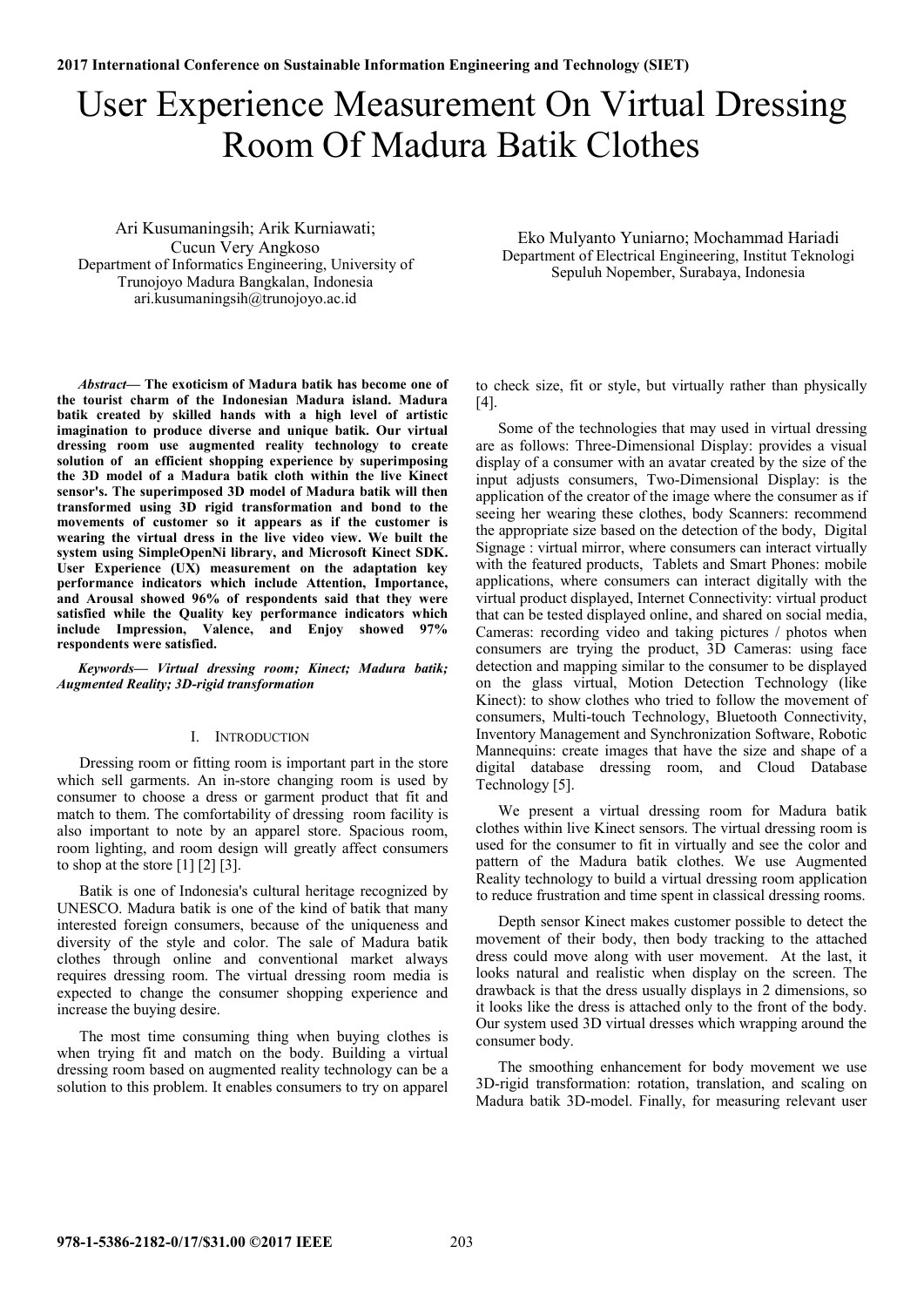reactions and experiences we measure adaptation key performance of the User Experience (UX) to 100 respondents.

The rest of the paper is organized as follows. First, we give related work on Madura batik clothes in virtual dressing rooms using web camera and phone camera. Next, we provide an overview of the proposed approach, as well as the details of Madura batik virtual dressing room and user experience measurement. Then, we provide experimental results. At the end, we give conclusions and further research directions.

### II. PREVIOUS WORK

Some research that we have done about dressing room for Madura batik clothes still not using depth sensor device. Initially, we used the web camera to build a virtual dressing room. We used Double Difference Motion Detection method to get the user's shadow line. The shadow as a marker on augmented reality to display 3D model Madura batik that has been prepared. The system could automatically resize our virtual cloth based on the region of interest which superimposed on the body of the consumer. Through this method, our virtual batik model will always be fitted to the body of the consumer [6].

Unfortunately, the method [6] has a drawback, i.e. the virtual dressing room does not work in real time, which is one frame delayed from the real time. Because of the double difference motion detection algorithm method, we have to calculate the difference between current frame and the previous frame, also we need to calculate the difference between the current frame and the next frame.

Then, we tried to use the camera on mobile phone in building a virtual dressing room. A virtual dressing room that we build using this mobile application, showing some 3D model Madura batik clothes that can be done resizing, rotating and translating [7].

The augmented reality mobile application can render outfit model in various location, rotation, and size smoothly. It just The detection process takes only  $\sim$  1-2 seconds. Unfortunately, The cloth pieces could not be fitted on the consumer. Because it is not possible to take photos of consumers from very close range (the length of human hand).

## III. THE PROPOSED APPROACH

We expect that Kinect utilization for virtual dressing room will be more effective than our previous research. Reducing time-consuming stages and trial experience of wearing Madura batik clothes through virtual dressing room, is expected to increase the consumer's desire to buy Madura batik clothes.

Our application uses Processing, an open-source computer programming builds on the Java language for implementing this virtual dressing room.

#### *A. Skeletal Tracking by Microsoft Kinect*

Kinect contains two cameras (one infrared camera and one video camera) and a special infrared transmitter that produces a grid of dots that measure the distance of objects from the Kinect and to compose a "depth map" of the image. Kinect can recognize up to six consumers in the field of view of the sensor by using the infrared (IR) camera. But, the system only supports up to two consumers can be tracked in detail. Our application can locate the joints of the tracked consumers in space and track their movements over time. To be recognized, consumers simply need to be in front of the sensor, making sure the sensor can see their head and upper body [8].

The Kinect sensor sends the depth image to the computer using infrared emitter which produces a projected pattern of infrared light. This pattern of light is used to calculate the depth of the people in the field of view that allowing different body parts.

The block diagram of this research is described in figure 1.



Fig. 1. Diagram virtual dressing room Madura's batik clothes

### *1) Acquiring Image and Body Detection*

The consumer will stand in front of the Kinect sensor, which has an RGB sensor and a depth sensor. Figure 2 and 3 shows the output produced by the body-tracking of our software with lines joining the various elements.



Fig. 2. Skeleton joint structure in Kinect[8]

Using these sensors, the consumer will be calibrated and his skeleton will be tracked. Just the position and orientation of the head has been tracked that will be used for the virtual cloth reference.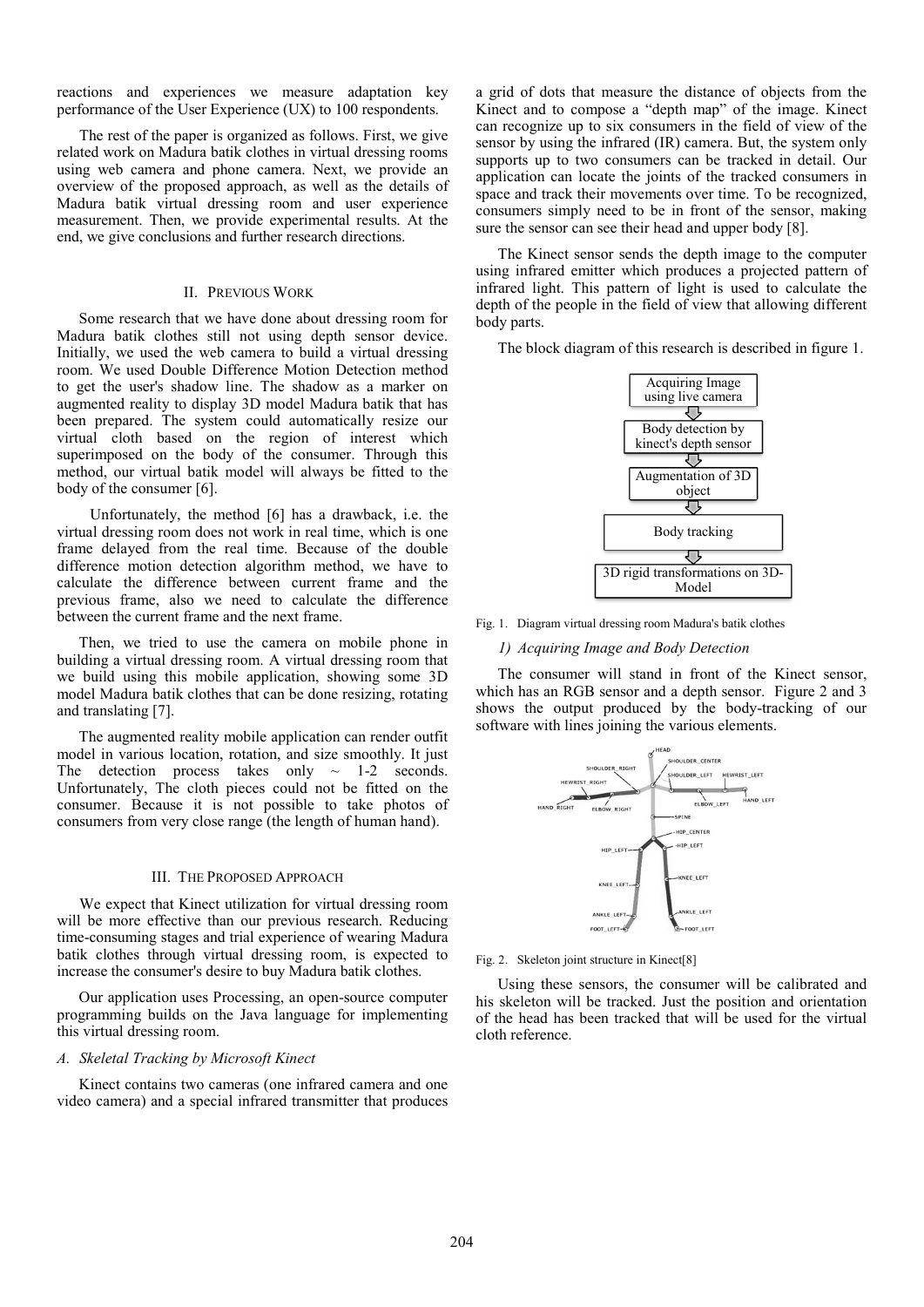

Fig. 3. Implementation of skeleton tracking

The Simple Open NI library and Microsoft Kinect SDK is used for framework tools, which acts as a middleware for the Kinect sensor, tracks the gestures of the consumer. The gestures are deciphered, and their corresponding semantics is given to the Processing.

## *2) 3D Object Virtual Clothes*

Our object model is the geometrical object that created by using Blender3D software a standard CAD 3D model. We created Madura batik models for both male and female consumer. Several models of our virtual clothes of Madura batik are depicted in table 1.

TABLE I. 3D OBJECT VIRTUAL DRESS

| <b>Madura Batik</b>      |                                    |               |  |  |
|--------------------------|------------------------------------|---------------|--|--|
| <b>Batik</b><br>Material | 3D Female Model $\bigtriangledown$ | 3D Male Model |  |  |
|                          |                                    |               |  |  |
|                          |                                    |               |  |  |
|                          |                                    |               |  |  |
|                          |                                    |               |  |  |

3-D meshes of clothing are designed in Blender3D software and imported to Obj and mtl file. In this research, Blender3D created Obj-files for the 3d vertex modeling object, mtl-files for describing the surface shades (material libraries)

properties of objects and jpg-file for texture material. Because the 3d object in the single pose, then the virtual object cloth just is used one pose for a consumer. One of Madura batik texture material shown in figure 4. 3D object material clothes process shown in figure 5.



Fig. 4. Acquiring Madura batik garment for texture material 3D-object



Fig. 5. 3D object material virtual clothes schema system

# *3) Cloth Transfer and tracking body motions*

The next step in the implementation, according to position and orientation information 3D object virtual cloth can be embedded on the front of the human body.

The steps of this process are: First, Kinect is seeking the reference point information (boundary neck and head), and then this information is used as a reference point for virtual clothes added to his / her body. Second, the value of the Y coordinate of the virtual cloth arranged to correspond to the reference point. So also with the size of the virtual cloth scaled advance (the process of setting the value of the Y coordinate and scale of virtual cloth is done with some experimentation to get the position by the consumer's body).

 The experimental results of processing system when simulating the virtual cloth based on consumer gestures tracking can be seen in figure 6.



Fig. 6. Virtual Cloth transfer on consumer body

## *4) 3D-Rigid Transformations*

Homogeneous transformation matrix for 3D bodies and 3D models of Madura batik has been made. We use a rigid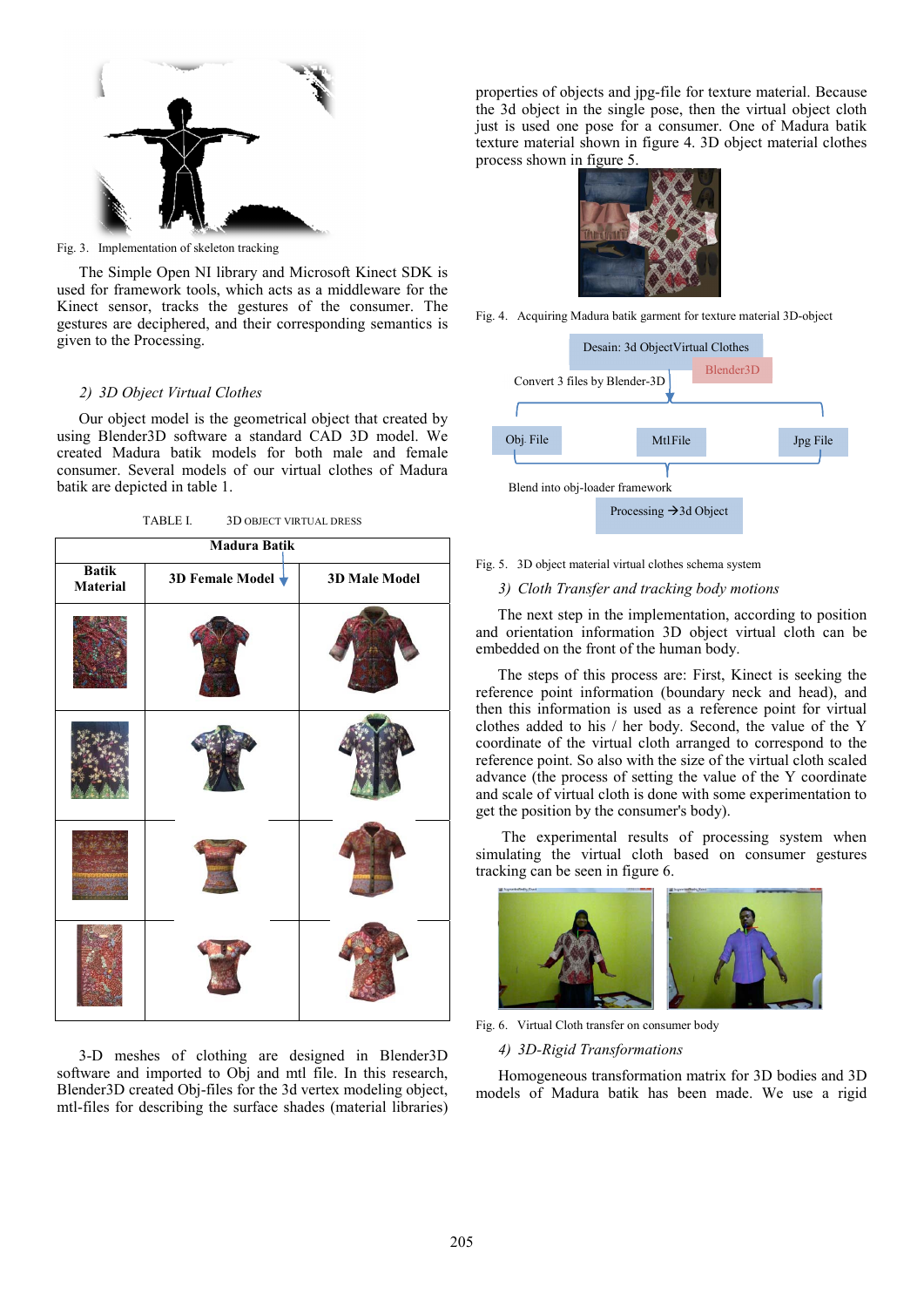transformation which consists of rotation (R), translation (T) and scaling (S). These three values transform the rigid object from a three dimensional coordinate to the reference coordinate. The transformation of each joint point from one of the three dimensional coordinates to the other is transformed by the value of certain rotational, translational and scaling values. The most commonly used definition in graphics describes a rotation by Euler angles  $(\varphi, \theta, \psi)$  as a product of three rotations. The matrix M for the rotation is, therefore, a product of three others [9].

$$
M = R_{yz}(\psi)R_{zx}(\theta)R_{xy}(\phi) \tag{1}
$$

.

The matrix M formula shows that objects are first rotated by angle in the xy-plane, then by angle in the zx-plane, and then by angle in the yz-plane. The number is called pitch, is called yaw, and is called roll.

The general form of rigid transformation that we use can be written :

| $S_x(cos\theta cos\varphi)$                                         | $cos\theta sin\varphi sin\psi - sin\theta cos\psi$      | $cos\theta sin\varphi cos\psi + sin\theta sin\psi$ | $T_x$       |
|---------------------------------------------------------------------|---------------------------------------------------------|----------------------------------------------------|-------------|
| $T = \begin{cases} sin\theta cos\varphi \\ -sin\varphi \end{cases}$ | $S_v(sin\theta sin\varphi sin\psi + cos\theta cos\psi)$ | $sin\theta sin\varphi cos\psi - cos\theta sin\psi$ | $T_{y}$     |
|                                                                     | $cos\theta sin\psi$                                     | $Sz(cos\theta cos\psi)$                            | $T_{\rm z}$ |
|                                                                     |                                                         |                                                    |             |
|                                                                     |                                                         |                                                    |             |

The order of operations of this transformation is critical. The matrix transformation T represents the following sequence of transformations:

- 1. Roll by  $\Psi$
- 2. Pitch by  $\varphi$
- 3. Yaw by  $\theta$
- 4. Translate by (Xt,Yt,Zt)
- 5. Scale by  $(S_x, S_y, S_z)$



Fig. 7. Transformations on Madura batik 3D model

#### *B. User Experience Measurement*

User Experience Surveys are needed to understand perceptions and human attention to software applications that users use. The survey is also necessary to understand other aspects that affect the user experience, such as a person's motivation and cognition when interacting with software applications. The method for measuring relevant user reactions and experiences.

There are several indicator statements to measure the user experince of a software application. In this study we chose to

measure someone's experience based on 6 things: attention, importance, arousal, impressed, valence and enjoy [10].

TABLE II. USER EXPERIMENT SURVEY INDICATOR [10]

| <b>Indicator</b><br>Name | <b>Description</b>                                                                          | Psychological<br>Component |
|--------------------------|---------------------------------------------------------------------------------------------|----------------------------|
| Attention                | Time distortion, focus on the<br>application world instead of the real<br>world             | Attention                  |
| Importance               | The meaning of the application, was<br>relevant, close, personal<br>and<br>sensitive        | Motivation<br>cognition    |
| Arousal                  | Active, stimulated vs.<br>passive,<br>unaroused                                             | Emotion                    |
| Impressed                | Amazed and impressed by the<br>application-world, the application<br>elicited real feelings | Feeling                    |
| Enjoy                    | Using the app was pleasant,<br>enjoying and exciting. I'll recomend<br>it to my friends     | Feeling                    |
| Valence                  | Positive valence, happy, not bored<br>or anxious to the application                         | Emotion                    |

User Experience (UX) measurement on the adaptation key performance indicators which include Attention, Importance, and Arousal and the Quality key performance indicators which include Impression, Valence, and Enjoy showed as showed in Table II has been made to 100 respondents. The statements in the user experience questionnaire are adapted to those indicators. This statement can be both positive and negative, which is described using a Likert scale of measurement scale consisting of positive and negative statements in equal numbers. Likert scale used to scale and measure attitudes, opinions, and perceptions of a group of events or social phenomena.

TABLE III. RESPONDENCE OPTION ON LIKERT SCALE

| <b>Positive statement</b> |   | <b>Negative Statement</b> |  |
|---------------------------|---|---------------------------|--|
| Strongly agree            | 5 | Strongly agree            |  |
| Agree                     | 4 | Agree                     |  |
| Undecided                 |   | Undecided                 |  |
| Disagree                  | 2 | Disagree                  |  |
| Strongly disagree         |   | Strongly disagree         |  |

## *IV.* EXPERIMENTS

The experiment tests performed on the consumers which 3(three) categorize, short consumer (100cm), medium (150cm) and a tall consumer (180cm). The tests conducted to determine the consumer whether the consumer's height take effect on consumer detection.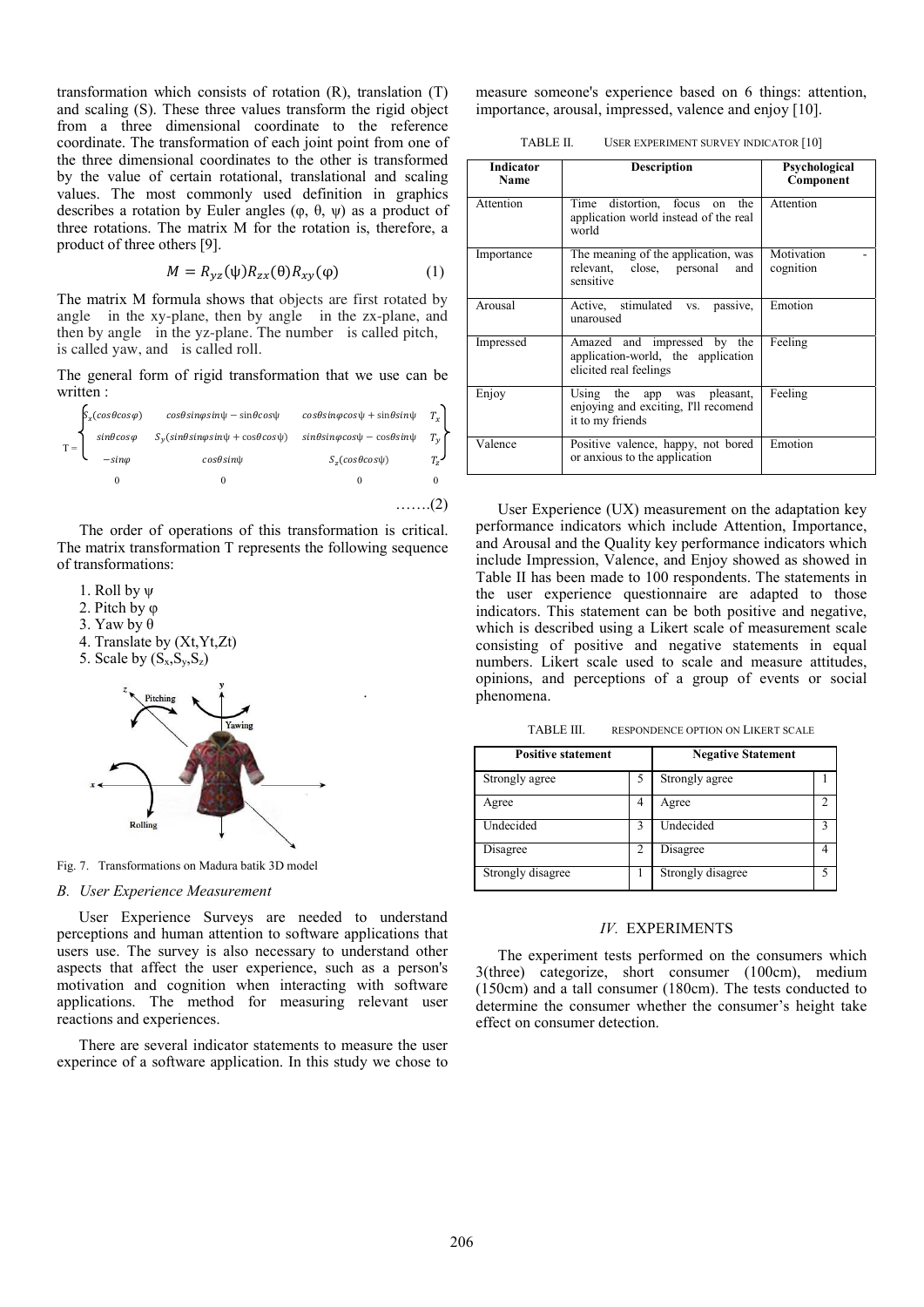In the first experiment, we conduct trials in the room with no light (dark-room), we obtain of nothing (0% objectdetected), while the lighting conditions are changed with a bright light we get the percentage of 100% object-detected. The trial was also done outdoors. When the test is done outdoors, in the morning (06.00am to 08.00am) we obtain the 77.7% object detected. But when the day (10.00am to 12.00am) and night (18.00pm to 21.00pm) we only get 5.5% object detected.

The experimental scenario:

- a. We put Kinect on the floor at 75cm high
- b. Five distance between the consumer and Kinect symbolized by the alphabet A, B, C, D, and E.
- c. A=100cm distance, B=150cm distance, the distance C=200cm distance, D=250cm distance, and the E=300cm distance.
- d. Tests carried out in the room with good conditions which is done indoors and using bright light.
- e. The result from our experiments :
	- i. consumer with short stature we obtain 5.5% in accuration when consumer standing in A position
	- ii. but we have 100% when the position shifted to B, C, D, and E.

| No.             | Height | Position                | Total-Test   | Result |
|-----------------|--------|-------------------------|--------------|--------|
| $\mathbf{1}$    |        | A                       | $\mathbf{1}$ | 5,5%   |
| $\overline{c}$  |        | B                       | 18           | 100%   |
| $\overline{3}$  | Short  | C                       | 18           | 100%   |
| $\overline{4}$  |        | D                       | 18           | 100%   |
| 5               |        | E                       | 18           | 100%   |
| 6               |        | A                       | 1            | 5,5%   |
| $\overline{7}$  |        | B                       | 3            | 16,6%  |
| 8               | Medium | C                       | 18           | 100%   |
| 9               |        | $\overline{\mathbf{D}}$ | 18           | 100%   |
| 10              |        | E                       | 18           | 100%   |
| 11              |        | A                       | 1            | 5,5%   |
| $\overline{12}$ |        | B                       | $\mathbf{1}$ | 5,5%   |
| 13              | Tall   | $\overline{C}$          | 16           | 88,8%  |
| 14              |        | D                       | 18           | 100%   |
| 15              |        | E                       | 18           | 100%   |
| 5               |        | E                       | 18           | 100%   |

TABLE IV. CONSUMER'S HEIGHT TO DISTANCE TEST

Table iv shows us that short consumers can interact with the application optimally at the position B, C, D, and E which has the distance 150cm to 300cm. Consumers with medium height suggested optimally use position C, D, and E which around 200cm to 300cm distance. While the tall consumer with over 180cm height can only optimally interact at the D position, and E which around 250cm to 300cm to the sensor. The detailed experimental scenario is shown in figure 8. Thus, we can conclude that taller consumers the higher the distance needed to optimally interact with the application.



Fig. 8. Optimal consumer's position to interact

The functionality testing conducted to ensure that the application has all the required functionality that's specified within its functional requirements. Each and every functionality of the application is tested by verifying the output and comparing the actual results with the expected results. Our testing involves checking of Consumer Interface, APIs, database, mainline functions. The testing is done by manually involving the consumers in testing scenarios.

|                        | Objective                                                                                               | Percentage of<br>satisfied<br>consumers |
|------------------------|---------------------------------------------------------------------------------------------------------|-----------------------------------------|
| <b>Basic Usability</b> | Consumers<br>can<br>freely navigate<br>through<br>the<br>application<br>without<br>any<br>difficulties. | 87,5%                                   |
| Accessibility          | Accessibility<br>of<br>the system for<br>the consumer                                                   | 82%                                     |
| Error Conditions       | Error Conditions<br>/ Error Handling                                                                    | 83%                                     |
| The average percentage | 84,12%                                                                                                  |                                         |

TABLE V. FUNCTIONALITY TEST

The UX measurement per-indicators has been prepared with detailed question of each indicator divided into 2 groups of statements. These two groups are positive statement (statement expected by the researcher and supporting the indicators in this study) and negative statements (statements which researchers do not expect).

TABLE VI. USER EXPERIENCE MEASUREMENT

| <b>Key</b>        | <b>Indicator</b><br><b>Name</b> | Score per-Indicator (100<br>respondents) | <b>Total</b><br><b>Score</b> |
|-------------------|---------------------------------|------------------------------------------|------------------------------|
| Adaptation<br>Key | Attention                       | 985                                      |                              |
|                   | Importance                      | 955                                      | 96%                          |
|                   | Arousal                         | 940                                      |                              |
| Quality           | Impressed                       | 995                                      | 97%                          |